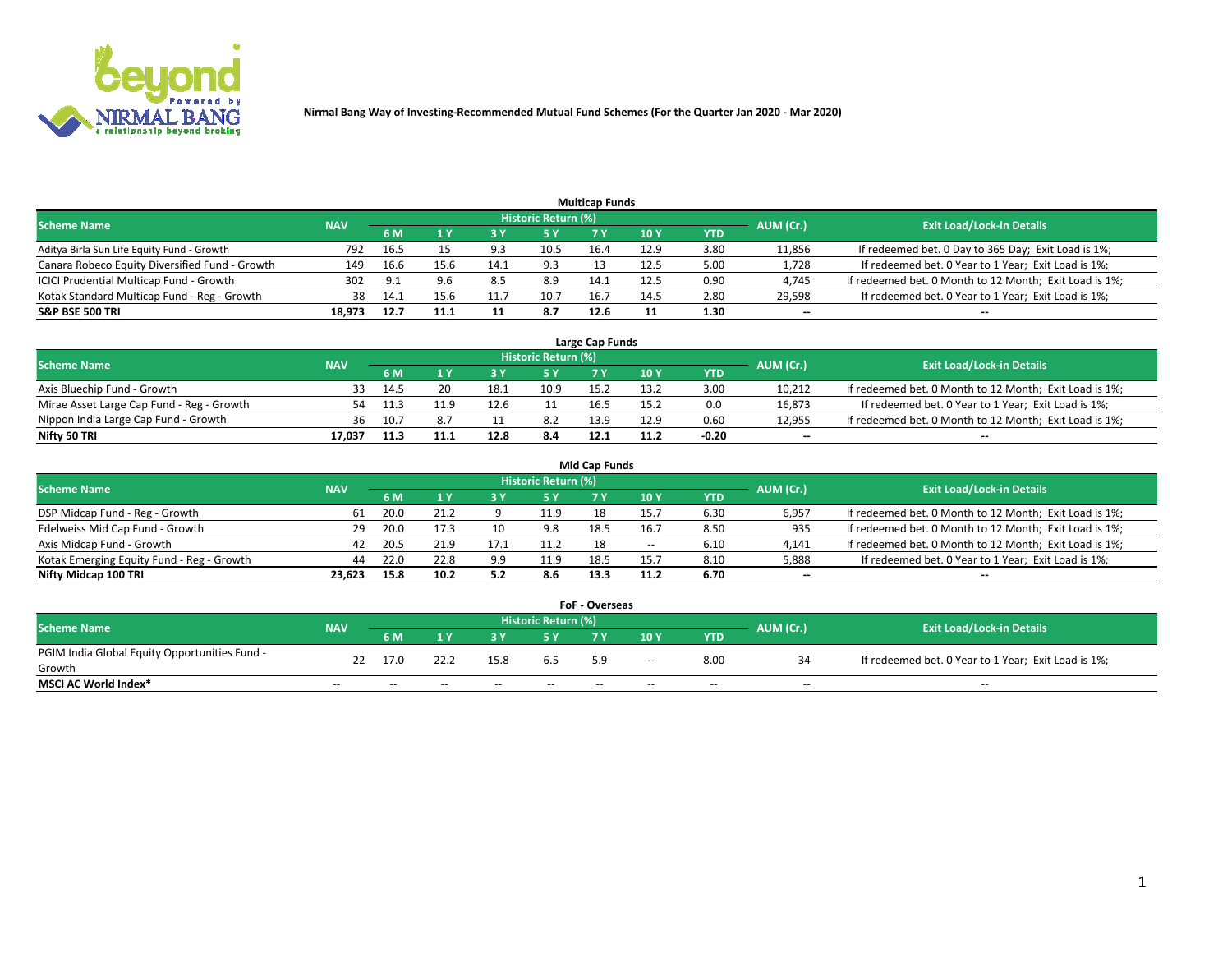

| Large & Midcap<br>Historic Return (%)            |            |      |      |      |                                  |      |      |      |                          |                                                     |  |  |  |  |
|--------------------------------------------------|------------|------|------|------|----------------------------------|------|------|------|--------------------------|-----------------------------------------------------|--|--|--|--|
| <b>Scheme Name</b>                               | <b>NAV</b> |      |      |      | <b>Exit Load/Lock-in Details</b> |      |      |      |                          |                                                     |  |  |  |  |
|                                                  |            | 6 M  |      |      | 5 Y                              |      | 10Y  | YTD. | AUM (Cr.)                |                                                     |  |  |  |  |
| Canara Robeco Emerging Equities - Growth         | 103        | 19.7 | 16.3 | 12.3 | 12.8                             | 21.4 | 19.1 | 6.70 | 5,626                    | If redeemed bet. 0 Year to 1 Year; Exit Load is 1%; |  |  |  |  |
| Invesco India Growth Opportunities Fund - Growth |            | 15.6 | L5.2 | 13.6 | 10                               | 15.2 | 13.4 | 3.10 | 2,239                    | If redeemed bet. 0 Year to 1 Year; Exit Load is 1%; |  |  |  |  |
| Principal Emerging Bluechip Fund - Growth        | 114        | 20.1 | 16.5 | 10.1 | 11.5                             |      | 15.4 | 5.70 | 2.117                    | If redeemed bet. 0 Year to 1 Year; Exit Load is 1%; |  |  |  |  |
| NIFTY Large Midcap 250 TRI                       | 7.667      | 14.7 | 12.1 | 10.8 | 9.9                              | 14.4 |      | 3.40 | $\overline{\phantom{a}}$ | $- -$                                               |  |  |  |  |

| <b>Focused Funds</b>             |            |      |      |  |                     |      |       |      |           |                                                        |  |  |  |
|----------------------------------|------------|------|------|--|---------------------|------|-------|------|-----------|--------------------------------------------------------|--|--|--|
| <b>Scheme Name</b>               | <b>NAV</b> |      |      |  | Historic Return (%) |      |       |      |           | <b>Exit Load/Lock-in Details</b>                       |  |  |  |
|                                  |            | 6 M  |      |  |                     |      | 10 Y  | YTD  | AUM (Cr.) |                                                        |  |  |  |
| Axis Focused 25 Fund - Growth    |            |      |      |  | 12.7                | 15.3 | $- -$ | 4.50 | 9.110     | If redeemed bet. 0 Month to 12 Month; Exit Load is 1%; |  |  |  |
| SBI Focused Equity Fund - Growth | 161        | 18.0 | 24.8 |  | 12.2                | 15.7 | 17.6  | 5.00 | 6.924     | If redeemed bet. 0 Year to 1 Year; Exit Load is 1%;    |  |  |  |
| <b>S&amp;P BSE 500 TRI</b>       | 18.973     |      | 11.1 |  | 8.7                 | 12.6 |       | 1.30 | $\sim$    | $- -$                                                  |  |  |  |

| <b>Small Cap Funds</b>                         |            |      |      |                     |      |        |       |      |           |                                                     |  |  |  |  |
|------------------------------------------------|------------|------|------|---------------------|------|--------|-------|------|-----------|-----------------------------------------------------|--|--|--|--|
| <b>Scheme Name</b>                             | <b>NAV</b> |      |      | Historic Return (%) |      |        |       |      |           | <b>Exit Load/Lock-in Details</b>                    |  |  |  |  |
|                                                |            | 6 M  |      | 3Y                  | 5 Y  | 7 Y    | 10Y   | YTD  | AUM (Cr.) |                                                     |  |  |  |  |
| Franklin India Smaller Companies Fund - Growth | 52         | 10.8 | 2.9  |                     |      | 17.4   | 15.6  | 4.40 | 6,929     | If redeemed bet. 0 Year to 1 Year; Exit Load is 1%; |  |  |  |  |
| HDFC Small Cap Fund - Growth                   | 40         |      |      | 8.6                 | 10   | 14.3   | 12.4  | 4.70 | 9,872     | If redeemed bet. 0 Year to 1 Year; Exit Load is 1%; |  |  |  |  |
| L&T Emerging Businesses Fund - Reg - Growth    | 24         | 11.0 |      |                     | 10.8 | $\sim$ | $- -$ | 3.50 | 6,123     | If redeemed bet. 0 Year to 1 Year; Exit Load is 1%; |  |  |  |  |
| SBI Small Cap Fund - Growth                    | 57         | 20.9 | 21.3 | 13.8                | 14.4 |        | 19.2  | 7.30 | 3,156     | If redeemed bet. 0 Year to 1 Year; Exit Load is 1%; |  |  |  |  |
| Nifty Smallcap 100 TRI                         | 7.667      | 15.7 | 5.4  | - 1                 |      | 9.5    | 7.3   | 7.00 | $\sim$    | $- -$                                               |  |  |  |  |

## **ELSS Schemes (Tax Saving u/s 80-C)**

| <b>Scheme Name</b>                           | <b>NAV</b> |      |      | <b>Historic Return (%)</b> |           |       |        |      | AUM (Cr.) | <b>Exit Load/Lock-in Details</b> |
|----------------------------------------------|------------|------|------|----------------------------|-----------|-------|--------|------|-----------|----------------------------------|
|                                              |            | 6 M  | 4 Y  | <b>3 Y</b>                 | <b>5Y</b> | 7 Y   | $-10V$ | YTD  |           |                                  |
| Aditya Birla Sun Life Tax Relief 96 - Growth |            | 16.2 |      | 11.5                       | 9.5       | 16.1  | 12.9   | 3.30 | 10,029    | Nil                              |
| Axis Long Term Equity Fund - Growth          | 52.        | 17.1 | 23.1 | 16.4                       | 11.6      | 19.6  | 17.9   | 4.50 | 21,473    | Nil                              |
| Canara Robeco Equity Tax Saver Fund - Growth |            |      | 14.9 | 13.3                       |           | 13.6  |        | 5.10 | 1,033     | Nil                              |
| Invesco India Tax Plan - Growth              | 56         | 16.5 | 14.6 | 12.5                       | 9.9       | 16    | 14.5   | 4.30 | 988       | Nil                              |
| Mirae Asset Tax Saver Fund - Reg - Growth    | 19         | 13.0 | 14.9 | 14.6                       | $\sim$    | $- -$ | --     | 0.80 | 3,066     | Nil                              |
| <b>S&amp;P BSE 200 TRI</b>                   | 6.128      | 12.3 | 11.2 | 11.6                       | 8.8       | 12.7  | 11.3   | 0.80 | $-$       | $- -$                            |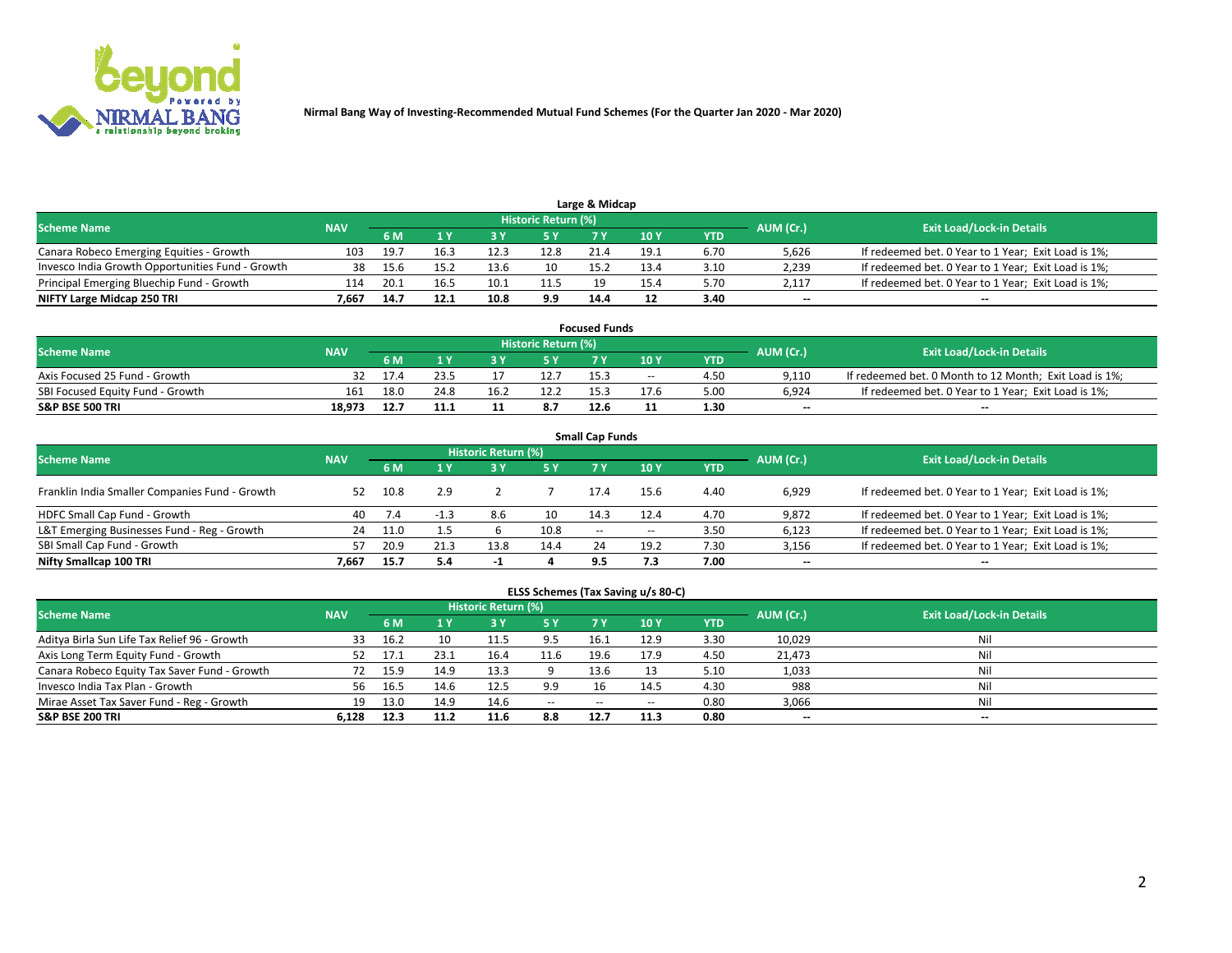

| <b>Contra/Value Fund</b><br>Historic Return (%) |            |      |      |      |      |      |      |      |           |                                                     |  |  |  |
|-------------------------------------------------|------------|------|------|------|------|------|------|------|-----------|-----------------------------------------------------|--|--|--|
| <b>Scheme Name</b>                              | <b>NAV</b> | 6 M  |      |      | 5 Y  | 7 Y  | 10Y  | YTD  | AUM (Cr.) | <b>Exit Load/Lock-in Details</b>                    |  |  |  |
| Kotak India EQ Contra Fund - Reg - Growth       |            | 14.0 | 12.1 | 13.3 | 9.4  | 13.4 | 11.7 | 3.00 | 882       | If redeemed bet. 0 Year to 1 Year; Exit Load is 1%; |  |  |  |
| Invesco India Contra Fund - Growth              |            |      | L2.8 |      | 10.6 | 16.9 | 13.6 | 4.50 | 4,596     | If redeemed bet. 0 Year to 1 Year; Exit Load is 1%; |  |  |  |
| UTI Value Opportunities Fund - Growth           | 67         | 16.5 | 15.4 | 10   |      |      | 11.7 | 3.70 | 4,560     | If redeemed bet. 0 Year to 1 Year; Exit Load is 1%; |  |  |  |
| Nippon India Value Fund - Growth                |            |      |      | 9.7  | 8.1  | 12.8 | 11.1 | 1.70 | 3,133     | If redeemed bet. 0 Year to 1 Year; Exit Load is 1%; |  |  |  |
| <b>S&amp;P BSE 500 TRI</b>                      | 18.973     | 12.7 | 11.1 |      | 8.7  | 12.6 |      | 1.30 | $\sim$    | $- -$                                               |  |  |  |

|                                                                           |            |      |          |                     |       | Sector/Thematic |               |            |                          |                                                        |
|---------------------------------------------------------------------------|------------|------|----------|---------------------|-------|-----------------|---------------|------------|--------------------------|--------------------------------------------------------|
| <b>Scheme Name</b>                                                        | <b>NAV</b> |      |          | Historic Return (%) |       |                 |               |            | AUM (Cr.)                | <b>Exit Load/Lock-in Details</b>                       |
|                                                                           |            | 6 M  | 1 Y      | <b>3 Y</b>          | 5 Y   | 7 Y             | 10Y           | <b>YTD</b> |                          |                                                        |
| Canara Robeco Consumer Trends Fund - Reg -<br>Growth                      | 45         | 20.3 | 17.6     | 15.1                | 12.1  | 15.8            | 15.9          | 5.50       | 388                      | If redeemed bet. 0 Year to 1 Year; Exit Load is 1%;    |
| Mirae Asset Great Consumer Fund - Growth                                  | 39         | 18.9 | 15       | 16.5                | 12.4  | 16.4            | $\sim$ $\sim$ | 3.40       | 961                      | If redeemed bet. 0 Year to 1 Year; Exit Load is 1%;    |
| ICICI Prudential Technology Fund - Growth                                 | 61         | 4.6  | $-1$ $7$ | 16.5                | 7.6   | 16.6            | 16.5          | 5.20       | 409                      | If redeemed bet. 0 Day to 15 Day; Exit Load is 1%;     |
| Nippon India Pharma Fund - Growth                                         | 159        | 15.8 |          | 5.3                 | 4.8   | 13.3            | 14.1          | 4.30       | 2.417                    | If redeemed bet. 0 Year to 1 Year; Exit Load is 1%;    |
| BNP Paribas India Consumption Fund - Reg - Growth                         | 14         | 18.8 | 25.5     | $- -$               | $- -$ | $- -$           | --            | 5.10       | 467                      | If redeemed bet. 0 Month to 12 Month; Exit Load is 1%; |
| ICICI Prudential Banking and Financial Services Fund -<br>Retail - Growth | 70         | 13.8 | 18.8     | 12.8                | 13.1  | 17.7            | 17.9          | 0.70       | 3,592                    | If redeemed bet. 0 Day to 15 Day; Exit Load is 1%;     |
| <b>S&amp;P BSE 500 TRI</b>                                                | 18,973     | 12.7 | 11.1     |                     | 8.7   | 12.6            |               | 1.30       | $\overline{\phantom{a}}$ | $- -$                                                  |

| <b>Dynamic Asset Allocation Funds</b>                      |            |      |      |                     |               |       |                          |            |                          |                                                          |  |  |  |
|------------------------------------------------------------|------------|------|------|---------------------|---------------|-------|--------------------------|------------|--------------------------|----------------------------------------------------------|--|--|--|
| <b>Scheme Name</b>                                         | <b>NAV</b> |      |      | Historic Return (%) |               |       |                          |            | AUM (Cr.)                | <b>Exit Load/Lock-in Details</b>                         |  |  |  |
|                                                            |            | 6 M  |      | 3 Y                 | 5 Y           |       | 10 <sub>Y</sub>          | <b>YTD</b> |                          |                                                          |  |  |  |
| ICICI Prudential Balanced Advantage Fund - Reg -<br>Growth | 39         | 10.0 | 12.7 | 9.2                 | 9             | 12.2  | 12.5                     | 1.20       | 28,528                   | If redeemed bet. 0 Year to 1 Year; Exit Load is 1%;      |  |  |  |
| Invesco India Dynamic Equity Fund - Growth                 | 31         | 7.6  | 9.4  | 8.2                 | 7.3           | 11.8  | 10.8                     | 1.80       | 893                      | If redeemed bet. 0 Month to 3 Month; Exit Load is 0.25%; |  |  |  |
| Nippon India Balanced Advantage Fund - Growth              | 96         | 7.5  | 10.3 | 8.8                 | 7.4           | 11.6  | 11.4                     | 1.80       | 2,694                    | If redeemed bet. 0 Month to 12 Month; Exit Load is 1%;   |  |  |  |
| HDFC Balanced Advantage Fund - Growth                      | 200        | 5.8  | 7.7  | 9.5                 | 8.4           | 11.3  | 11.2                     | $-0.70$    | 44,151                   | If redeemed bet. 0 Year to 1 Year; Exit Load is 1%;      |  |  |  |
| SBI Dynamic Asset Allocation Fund - Reg - Growth           | 14         | 5.5  | 4.5  | 8.5                 | $\sim$ $\sim$ | $- -$ | $\overline{\phantom{m}}$ | $-0.40$    | 677                      | If redeemed bet. 0 Month to 12 Month; Exit Load is 1%;   |  |  |  |
| NIFTY 50 Hybrid Composite Debt 65:35 Index                 | 10,612     | 8.7  | 11.8 | 11                  | 8.5           | 11    | 10.4                     | 0.40       | $\overline{\phantom{a}}$ | --                                                       |  |  |  |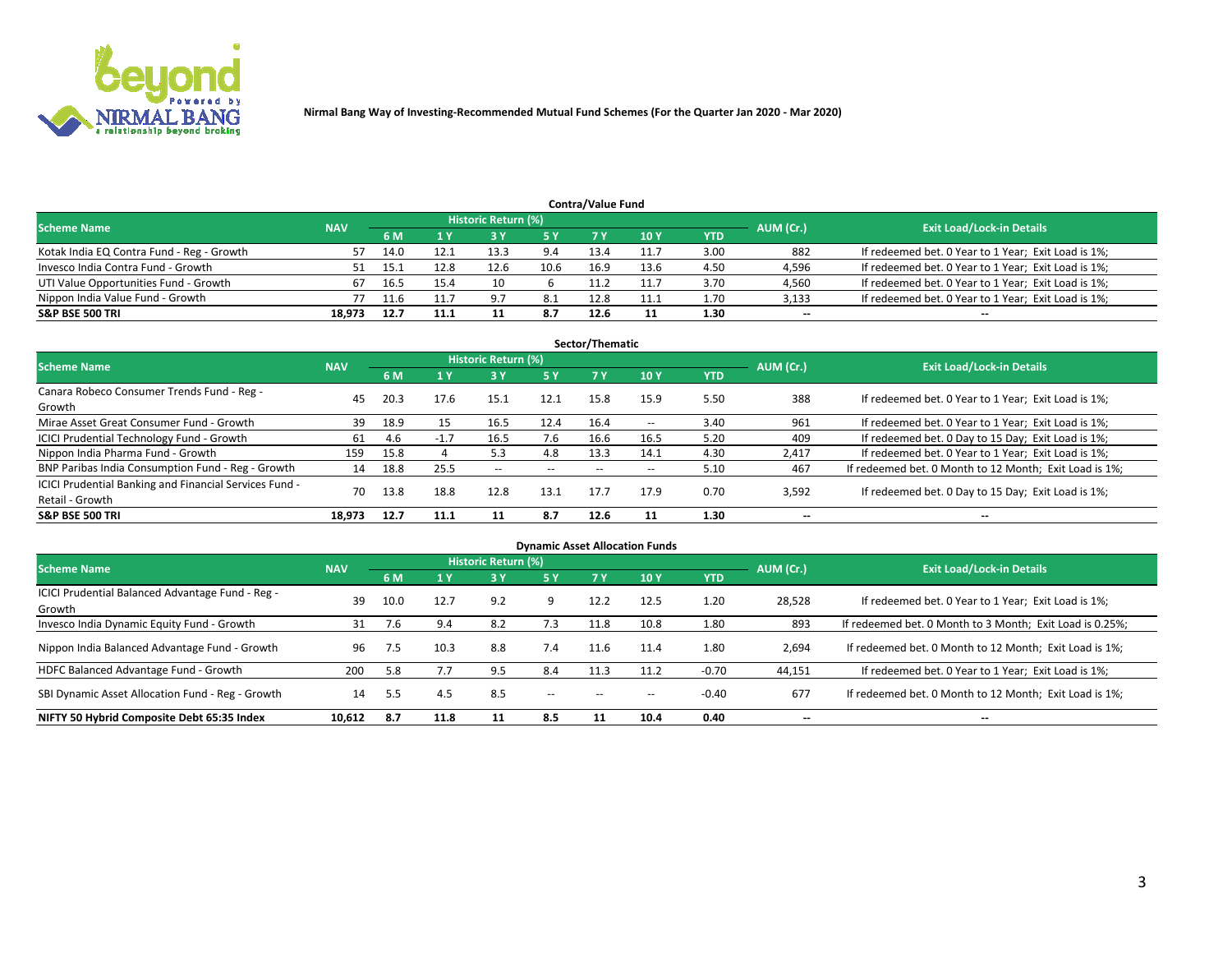

| <b>Hybrid Aggressive</b>                        |            |      |      |                            |        |                          |       |         |                          |                                                        |  |  |  |  |
|-------------------------------------------------|------------|------|------|----------------------------|--------|--------------------------|-------|---------|--------------------------|--------------------------------------------------------|--|--|--|--|
| <b>Scheme Name</b>                              | <b>NAV</b> |      |      | <b>Historic Return (%)</b> |        |                          |       |         | AUM (Cr.)                | <b>Exit Load/Lock-in Details</b>                       |  |  |  |  |
|                                                 |            | 6 M  |      |                            |        |                          | 10Y   | YTD     |                          |                                                        |  |  |  |  |
| ICICI Prudential Equity & Debt Fund - Growth    | 140        | 8.1  | 11.4 |                            | 8.8    | 13.8                     | 13.7  | $-0.20$ | 23,073                   | If redeemed bet. 0 Year to 1 Year; Exit Load is 1%;    |  |  |  |  |
| Mirae Asset Hybrid - Equity Fund - Reg - Growth | 16         | 9.0  | 11.7 | 10.6                       | $\sim$ | $\overline{\phantom{a}}$ | $- -$ | 0.0     | 3,190                    | If redeemed bet. 0 Year to 1 Year; Exit Load is 1%;    |  |  |  |  |
| SBI Equity Hybrid Fund - Growth                 | 150        | 12.9 | 18.7 | 12.7                       | 10     | 14.8                     | 12.7  | 3.30    | 31,620                   | If redeemed bet. 0 Month to 12 Month; Exit Load is 1%; |  |  |  |  |
| Canara Robeco Equity Hybrid Fund - Growth       | 174        | 13.4 | 14.5 | 11.1                       | 9.6    | 13.7                     | 12.9  | 3.70    | 3,000                    | If redeemed bet. 0 Year to 1 Year; Exit Load is 1%;    |  |  |  |  |
| NIFTY 50 Hybrid Composite Debt 65:35 Index      | 10,612     | -8.7 | 11.8 |                            | 8.5    |                          | 10.4  | 0.40    | $\overline{\phantom{a}}$ | $- -$                                                  |  |  |  |  |

|                                            |            |           |                                  |                | Arbitrage Fund |     |            |        |                                                          |
|--------------------------------------------|------------|-----------|----------------------------------|----------------|----------------|-----|------------|--------|----------------------------------------------------------|
| <b>Scheme Name</b>                         | <b>NAV</b> | AUM (Cr.) | <b>Exit Load/Lock-in Details</b> |                |                |     |            |        |                                                          |
|                                            |            | l M       | <b>M</b>                         | 1 <sub>V</sub> |                |     | <b>YTD</b> |        |                                                          |
| IDFC Arbitrage Fund - Reg - Growth         | 25         | . ხ.ა     |                                  |                |                |     | 7.10       | 11,944 | If redeemed bet. 0 Month to 1 Month; Exit Load is 0.25%; |
| Kotak Equity Arbitrage Fund - Reg - Growth | 28         | -6.0      |                                  | 6.2            |                | b.4 | 7.00       | 17,486 | If redeemed bet. 0 Day to 30 Day; Exit Load is 0.25%;    |
| Nippon India Arbitrage Fund - Growth       | 20         | . ხ.      |                                  |                |                |     | .20        | 10.528 | If redeemed bet. 0 Month to 1 Month; Exit Load is 0.25%; |

|                                          | <b>Equity Saver</b> |           |                                  |                          |                          |        |               |            |                          |                                                        |  |  |  |  |  |
|------------------------------------------|---------------------|-----------|----------------------------------|--------------------------|--------------------------|--------|---------------|------------|--------------------------|--------------------------------------------------------|--|--|--|--|--|
| Scheme Name                              | <b>NAV</b>          | AUM (Cr.) | <b>Exit Load/Lock-in Details</b> |                          |                          |        |               |            |                          |                                                        |  |  |  |  |  |
|                                          |                     | 6 M       |                                  |                          | 5 Y                      |        | $\sqrt{10}$ Y | <b>YTD</b> |                          |                                                        |  |  |  |  |  |
| Axis Equity Saver Fund - Reg - Growth    |                     | 7.0       |                                  |                          | $\sim$                   | $- -$  | $- -$         | 1.80       | 812                      | If redeemed bet. 0 Month to 12 Month; Exit Load is 1%; |  |  |  |  |  |
| Kotak Equity Savings Fund - Reg - Growth |                     | 6.8       |                                  |                          |                          | $- -$  | $- -$         | 1.10       | 1,843                    | If redeemed bet. 0 Year to 1 Year; Exit Load is 1%;    |  |  |  |  |  |
| CRISIL Hybrid 50+50 - Moderate Index*    |                     | $- -$     | $-$                              | $\overline{\phantom{a}}$ | $\overline{\phantom{a}}$ | $\sim$ | --            | $\sim$     | $\overline{\phantom{a}}$ | $- -$                                                  |  |  |  |  |  |

| <b>Liquid Funds</b>              |            |     |     |                            |     |                                                |            |                 |           |                                  |  |  |  |  |
|----------------------------------|------------|-----|-----|----------------------------|-----|------------------------------------------------|------------|-----------------|-----------|----------------------------------|--|--|--|--|
| Scheme Name                      | <b>NAV</b> |     |     | <b>Historic Return (%)</b> |     |                                                | <b>YTM</b> | Avg             | AUM (Cr.) | <b>Exit Load/Lock-in Details</b> |  |  |  |  |
|                                  |            | 1 W | 2 W | 1 M                        | 3N  | 1 Y                                            |            | <b>Maturity</b> |           |                                  |  |  |  |  |
| Axis Liquid Fund - Growth        | 2.174      |     |     |                            | 57  |                                                | 29،        | 0.17            | 29,119    | *Ref Footnote                    |  |  |  |  |
| IDFC Cash Fund - Reg - Growth    | 2.371      |     |     |                            |     |                                                | 5.09       | 0.13            | 10,312    | *Ref Footnote                    |  |  |  |  |
| Kotak Liquid Fund - Reg - Growth | 3.967      |     |     | 4.5                        |     |                                                | 5.28       | 0.14            | 27.114    | *Ref Footnote                    |  |  |  |  |
| <b>CRISIL Liquid Fund Index</b>  | $\sim$     | 5.8 |     | 5.4                        | 5.6 | $\hspace{0.1mm}-\hspace{0.1mm}-\hspace{0.1mm}$ | --         | $\sim$          | $\sim$    | $\sim$                           |  |  |  |  |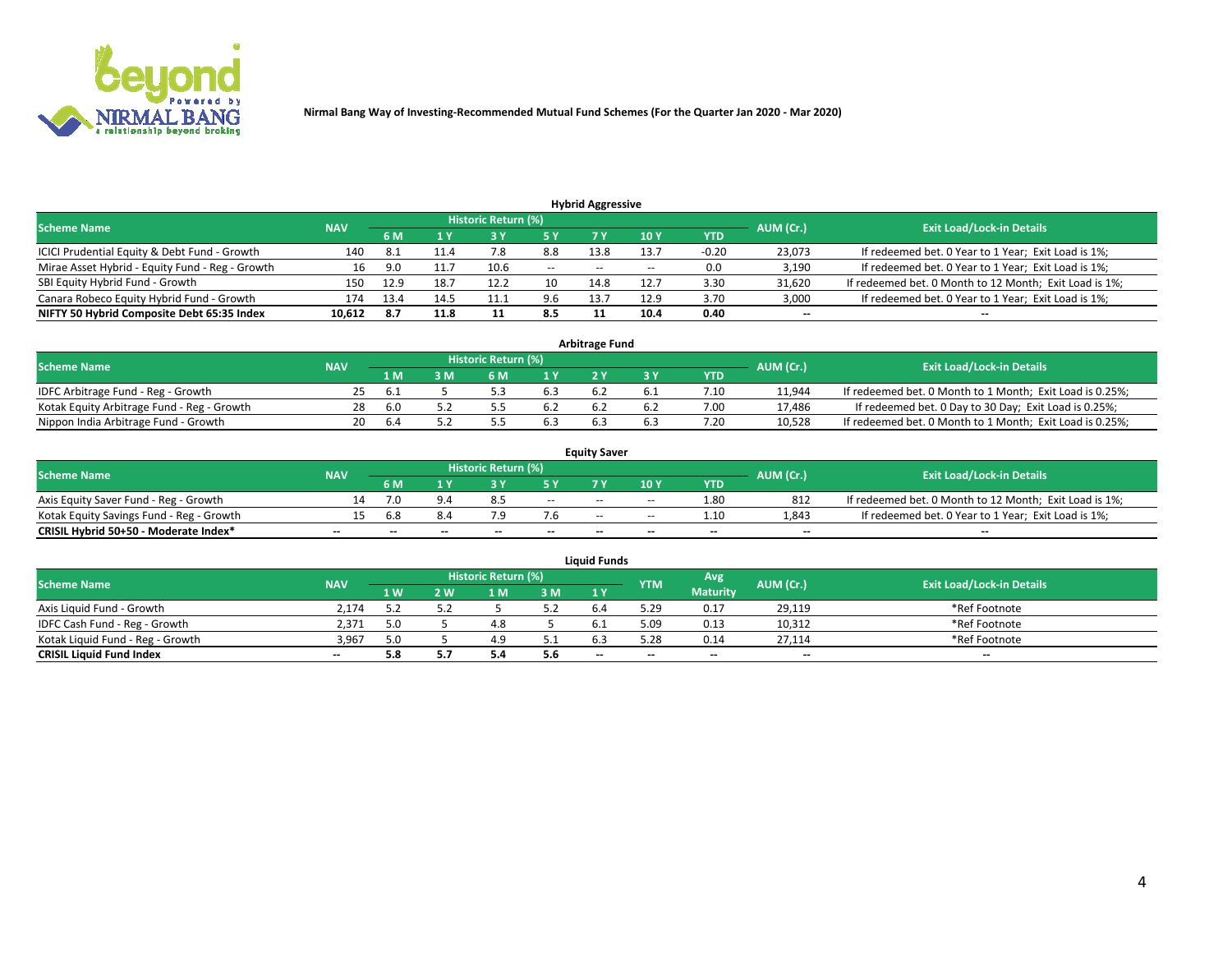

| <b>Ultra Short Fund</b>                       |            |      |     |                     |       |       |            |                 |           |                                  |  |  |  |  |
|-----------------------------------------------|------------|------|-----|---------------------|-------|-------|------------|-----------------|-----------|----------------------------------|--|--|--|--|
| <b>Scheme Name</b>                            | <b>NAV</b> |      |     | Historic Return (%) |       |       | <b>YTM</b> | Avg             | AUM (Cr.) | <b>Exit Load/Lock-in Details</b> |  |  |  |  |
|                                               |            | 1 M  | 3 M | 6 M                 | 1 Y   | 3 Y   |            | <b>Maturity</b> |           |                                  |  |  |  |  |
| IDFC Ultra Short Term Fund - Reg - Growth     |            | -6.2 |     | 6.8                 | 7.8   | $- -$ | 5.78       | 0.41            | 4,408     | Nil                              |  |  |  |  |
| Sundaram Ultra Short Term Fund - Reg - Growth |            |      | 4.8 |                     | $- -$ |       | 5.57       | 0.29            | 362       | Nil                              |  |  |  |  |
| L&T Ultra Short Term Fund - Growth            |            | 56   |     |                     |       |       | 5.8        | $- -$           | 2,666     | Nil                              |  |  |  |  |
| <b>NIFTY Ultra Short Duration Debt Index</b>  | 4.025      | -6.6 | 6.4 | <b>D.</b>           | 7.6   |       | $\sim$     | $\sim$          | $\sim$    | $- -$                            |  |  |  |  |

| <b>Money Market Fund</b>                         |            |     |     |                     |        |     |            |                 |           |                                  |  |  |  |
|--------------------------------------------------|------------|-----|-----|---------------------|--------|-----|------------|-----------------|-----------|----------------------------------|--|--|--|
| <b>Scheme Name</b>                               | <b>NAV</b> |     |     | Historic Return (%) |        |     | <b>YTM</b> | 'Avg            | AUM (Cr.) | <b>Exit Load/Lock-in Details</b> |  |  |  |
|                                                  |            | 1 M | 3 M | 6 M                 | 1 Y    | 3Y  |            | <b>Maturity</b> |           |                                  |  |  |  |
| Aditya Birla Sun Life Money Manager Fund - Reg - | 267        | 6.6 |     | 6.7                 | 7.9    | 7.6 | 5.91       | 0.39            | 10,878    | Nil                              |  |  |  |
| Growth                                           |            |     |     |                     |        |     |            |                 |           |                                  |  |  |  |
| Franklin India Savings Fund - Growth             |            | 5.8 | 5.8 | 6.9                 | 8.3    |     | 5.75       | 0.38            | 4,724     | Nil                              |  |  |  |
| Nippon India Money Market Fund - Growth          | 3,006      | 5.9 | 5.9 | 6.7                 | 7.9    |     | 5.55       | 0.30            | 3,805     | Nil                              |  |  |  |
| <b>CRISIL Liquid Fund Index</b>                  | $- -$      |     | 5.6 | 5.8                 | $\sim$ | --  | --         | $\sim$          | $\sim$    | $\sim$                           |  |  |  |

| <b>Short Term Fund</b>                          |            |      |     |                     |      |           |            |                 |           |                                  |  |  |  |  |
|-------------------------------------------------|------------|------|-----|---------------------|------|-----------|------------|-----------------|-----------|----------------------------------|--|--|--|--|
| <b>Scheme Name</b>                              | <b>NAV</b> |      |     | Historic Return (%) |      |           | <b>YTM</b> | Avg             | AUM (Cr.) | <b>Exit Load/Lock-in Details</b> |  |  |  |  |
|                                                 |            | 1 M  | 3 M | 6 M                 | 1Y   | <b>3Y</b> |            | <b>Maturity</b> |           |                                  |  |  |  |  |
| Axis Short Term Fund - Growth                   |            | 12.7 | 8.8 | 9.1                 | 10.5 |           | 6.65       | 2.50            | 4,404     | Nil                              |  |  |  |  |
| HDFC Short Term Debt Fund - Growth              | 22         | 14.6 | 9.9 | 9.8                 | 10.6 |           | 7.17       | $\sim$          | 11,026    | Nil                              |  |  |  |  |
| IDFC Bond Fund - Short Term Plan - Reg - Growth | 41         | 13.2 | 8.2 | ∩ ^                 | 10.5 |           | 6.79       | 2.23            | 11,757    | Nil                              |  |  |  |  |
| Kotak Bond Short Term Fund - Reg - Growth       | 38         | 13.8 | 8.5 | 8.8                 | 10.4 |           |            | 2.94            | 10,602    | Nil                              |  |  |  |  |
| L&T Short Term Bond Fund - Reg - Growth         |            |      |     | 8.5                 | 10   |           | 6.67       | $- -$           | 5,450     | Nil                              |  |  |  |  |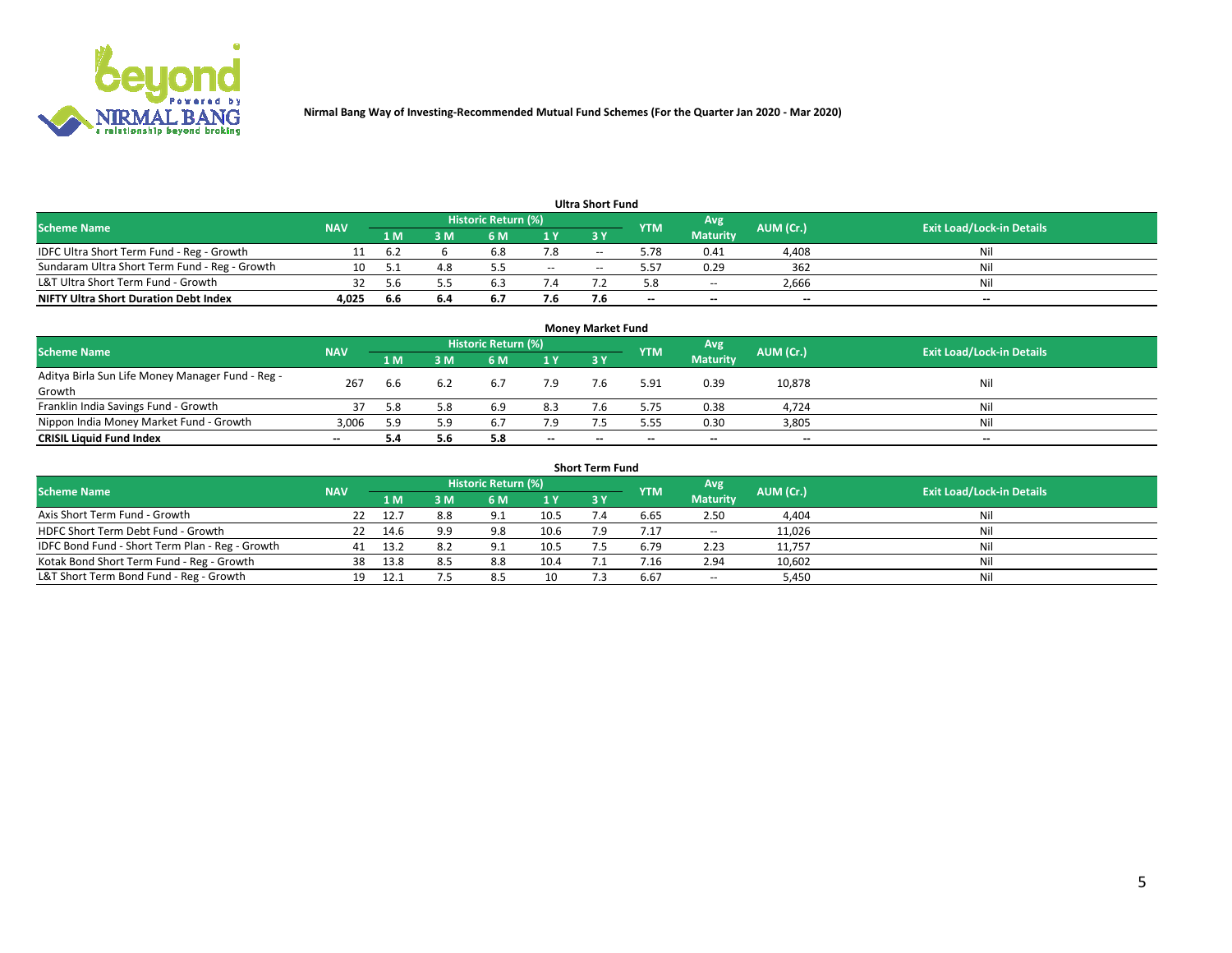

| <b>Low Duration Fund</b>                  |            |      |     |                            |     |    |            |                 |           |                                  |  |  |  |  |
|-------------------------------------------|------------|------|-----|----------------------------|-----|----|------------|-----------------|-----------|----------------------------------|--|--|--|--|
| <b>Scheme Name</b>                        | <b>NAV</b> |      |     | <b>Historic Return (%)</b> |     |    | <b>YTM</b> | Avg             | AUM (Cr.) | <b>Exit Load/Lock-in Details</b> |  |  |  |  |
|                                           |            | 1 M' | sм  |                            | 1 V | эv |            | <b>Maturity</b> |           |                                  |  |  |  |  |
| Axis Treasury Advantage Fund - Growth     | 238        |      | 6.8 |                            | 8.9 |    |            | 0.90            | 3,949     | Nil                              |  |  |  |  |
| Canara Robeco Savings Fund - Reg - Growth |            |      |     | <b>b.8</b>                 |     |    | 5.98       | $- -$           | 1.135     | Nil                              |  |  |  |  |
| IDFC Low Duration Fund - Reg - Growth     | 28         |      |     |                            |     |    | 5.88       | 0.79            | 5.323     | Nil                              |  |  |  |  |

| <b>Banking &amp; PSU Bond Funds</b>            |            |      |     |                     |                                |           |      |                                  |        |     |  |  |  |  |
|------------------------------------------------|------------|------|-----|---------------------|--------------------------------|-----------|------|----------------------------------|--------|-----|--|--|--|--|
| <b>Scheme Name</b>                             | <b>NAV</b> |      |     | Historic Return (%) | Avg<br>AUM (Cr.)<br><b>YTM</b> |           |      | <b>Exit Load/Lock-in Details</b> |        |     |  |  |  |  |
|                                                |            | 1 M' | sм  | 6 M                 | 71 Y                           | <b>2V</b> |      | <b>Maturity</b>                  |        |     |  |  |  |  |
| HDFC Banking and PSU Debt Fund - Reg - Growth  |            |      | 9.8 | 10                  | 11.3                           |           | 7.24 | $\sim$ $\sim$                    | 4,896  | Nil |  |  |  |  |
| Kotak Banking and PSU Debt Fund - Reg - Growth | 46         | 15.5 |     | $Q \Lambda$         | 11.8                           |           | 7.09 | 3.81                             | 4.204  | Nil |  |  |  |  |
| IDFC Banking & PSU Debt Fund - Reg - Growth    |            | 16.2 |     |                     | 12.7                           |           | 6.95 | 3.14                             | 12.627 | Nil |  |  |  |  |

| <b>Corporate Bond Funds</b>                         |            |      |                                          |            |      |     |      |                 |           |                                                         |  |  |  |
|-----------------------------------------------------|------------|------|------------------------------------------|------------|------|-----|------|-----------------|-----------|---------------------------------------------------------|--|--|--|
| <b>Scheme Name</b>                                  | <b>NAV</b> |      | Historic Return (%)<br>Avg<br><b>YTM</b> |            |      |     |      |                 | AUM (Cr.) | <b>Exit Load/Lock-in Details</b>                        |  |  |  |
|                                                     |            | 1 M  | 8 M                                      | 6 M        | 1 Y  | 3 Y |      | <b>Maturity</b> |           |                                                         |  |  |  |
| ICICI Prudential Corporate Bond Fund - Reg - Growth |            | 12.8 |                                          | $\Omega$ 1 | 10.5 |     | 6.96 | 2.40            | 11,339    | Nil                                                     |  |  |  |
| L&T Triple Ace Bond Fund - Reg - Growth             |            | 20.7 | 12.8                                     | - 8.1      |      | 6.8 | 7.58 | $\sim$          | 2.474     | If redeemed bet. 0 Month to 3 Month; Exit Load is 0.5%; |  |  |  |
| Kotak Corporate Bond Fund - Std - Growth            | 2,673      | 11.9 | -8.1                                     |            | 10.1 |     | 6.82 | 1.72            | 4,418     | Nil                                                     |  |  |  |

| <b>Credit Risk Fund</b>                           |            |      |      |                            |      |     |            |                 |           |                                                           |  |  |  |
|---------------------------------------------------|------------|------|------|----------------------------|------|-----|------------|-----------------|-----------|-----------------------------------------------------------|--|--|--|
| <b>Scheme Name</b>                                | <b>NAV</b> |      |      | <b>Historic Return (%)</b> |      |     | <b>YTM</b> | 'Avg            | AUM (Cr.) | <b>Exit Load/Lock-in Details</b>                          |  |  |  |
|                                                   |            | 1 M  | 3 M  | 6 M                        | 1 Y  | 3Y  |            | <b>Maturity</b> |           |                                                           |  |  |  |
| <b>ICICI Prudential Credit Risk Fund - Growth</b> | 22         | 16.2 |      |                            | 10.7 |     | 9.44       | 2.28            | 12,126    | If redeemed bet. 0 Year to 1 Year; Exit Load is 1%;       |  |  |  |
| Kotak Credit Risk Fund - Reg - Growth             |            | 14.2 | 10.2 | 10.3                       | 10   |     | 8.94       | 2.70            | 5,043     | If redeemed bet. 0 Year to 1 Year; Exit Load is 1%;       |  |  |  |
|                                                   |            |      |      |                            |      |     |            |                 |           | If redeemed bet. 0 Month to 12 Month; Exit Load is 3%; If |  |  |  |
| SBI Credit Risk Fund - Growth                     | 32         | 14.7 | 8.1  | 8.6                        |      | h.h | 8.69       | 2.49            | 5,076     | redeemed bet. 12 Month to 24 Month; Exit Load is 1.5%; If |  |  |  |
|                                                   |            |      |      |                            |      |     |            |                 |           | redeemed bet. 24 Month to 36 Month; Exit Load is 0.75%;   |  |  |  |